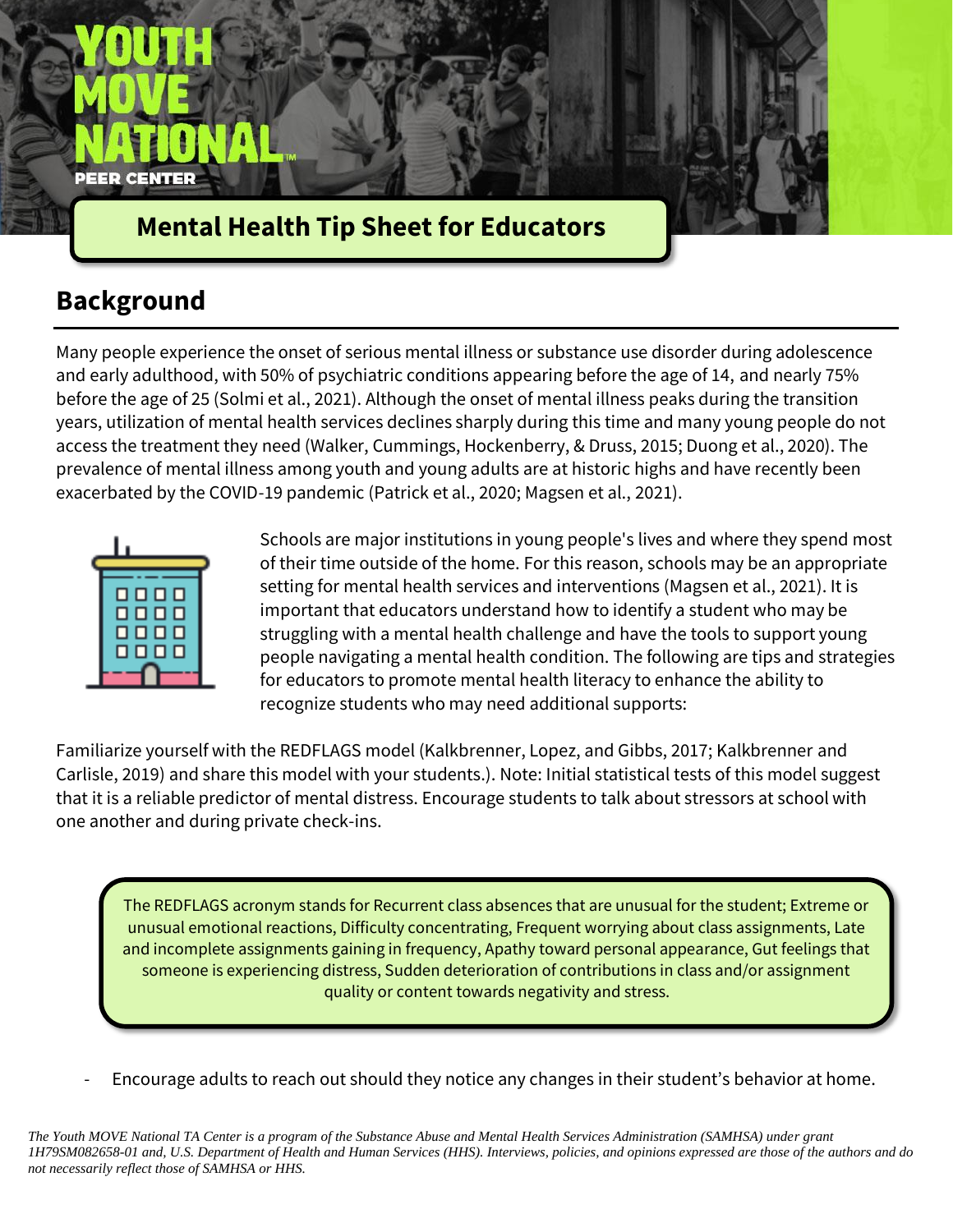Understand mental health checkups as an intervention against the school-to-prison pipeline. The school-toprison pipeline is a set of policies and practices that make it more likely for some youth to be criminalized and ensnared in the legal system than to receive a quality education and the community-based supports they need to thrive. There is evidence that youth with substance use and/or mental health challenges experience a higher prevalence of discipline and school-based police contact



The school-to-prison pipeline disproportionately affects youth of color, young people with disabilities, and LGBTQ+ youth. The effects of discrimination impacts students' psychological and emotional well-being and may lead to a further decline in their mental health and disengagement from school. (Mallet, 2017)

Discuss the process of accessing learning accommodations with your students and their families at the beginning of the year (**[Mental Health America, 2020](https://mhanational.org/sites/default/files/Disability%20and%20Campus%20Mental%20Health%20Survey%20FINAL.pdf)**). Strategize with your students, those with accommodations and those without, and your school's learning services coordinator to create assignments that ensure that success is attained by all (Ladson-Billings, 2009). Despite the growing attention given to talking about mental health broadly, students report difficulty accessing services, likely due to "mental health professional shortages, lack of insurance coverage, lack of providers who take insurance, culturally incompetent services, and complicated paperwork" (**[MHA, 2020](https://mhanational.org/sites/default/files/Disability%20and%20Campus%20Mental%20Health%20Survey%20FINAL.pdf)**).

### *Define mutual respect and trust with your students, and link actions/teaching practice with these definitions.*

Mutual respect is **[defined by the National Child Traumatic Stress Network \(2021\)](https://www.nctsn.org/sites/default/files/resources/fact-sheet/trauma-informed-guiding-principles-for-working-with-transition-age-youth-provider-fact-sheet.pdf)** as a non-judgmental stance from which to approach each young person as a complete individual, "including their cultures, perspectives, behaviors, expressed ideas, and experiences." Mutual respect recognizes that each person has the right to care even if they choose not to disclose or otherwise relive traumatic events.



### **Practices that may demonstrate mutual respect include**

- 1.) Acknowledging your own cultural background
- 2.) Modeling healthy boundaries and open communication
- 3.) Welcoming feedback on your practice of mutual respect
- 4.) Supporting, but not hovering over, a young person's decisionmaking process.